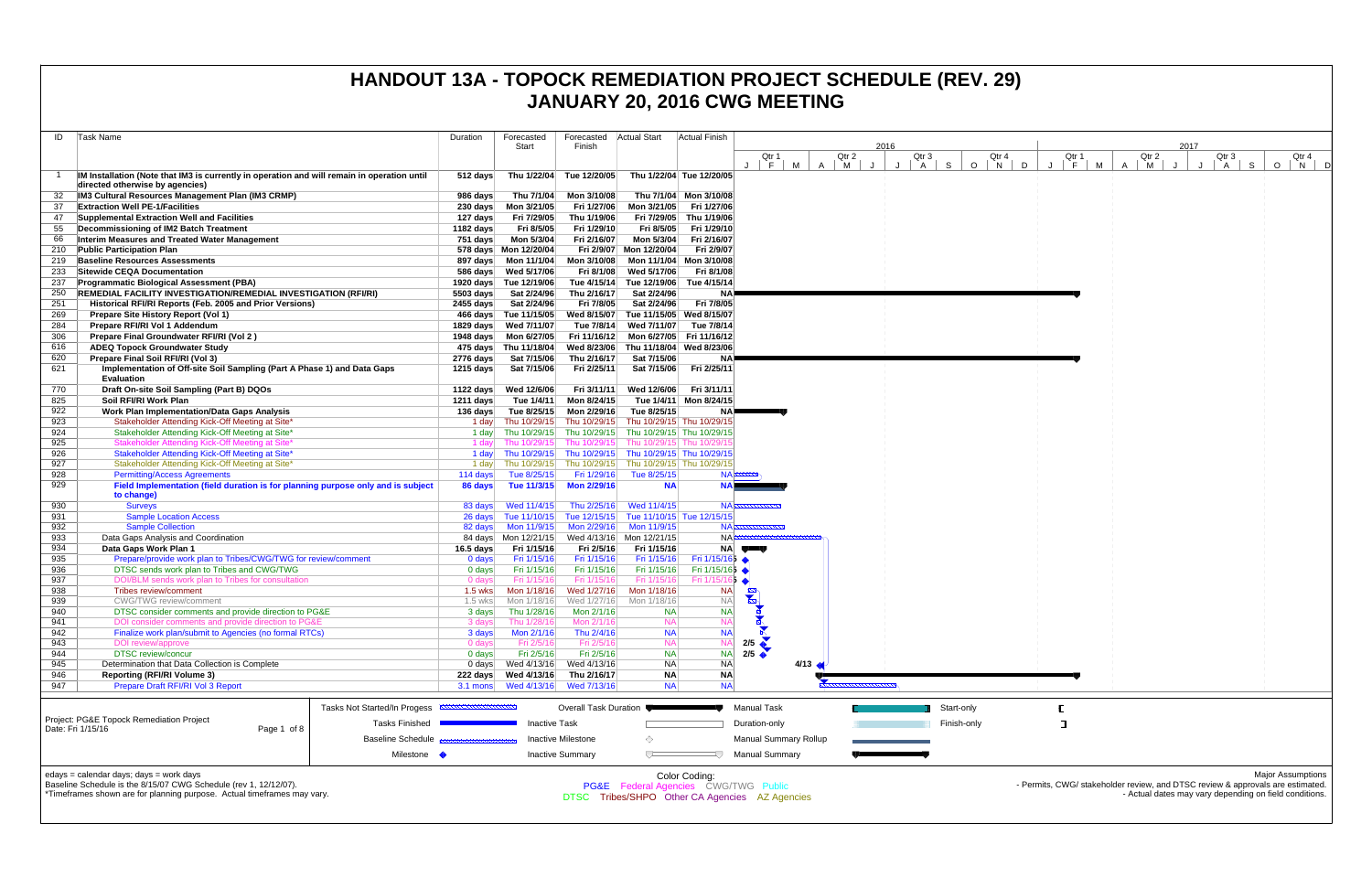| ID   | Task Name                                                                                           |                                                                                                  | Duration            | Forecasted               | Forecasted                                                                    | Actual Start                         | Actual Finish            |                                                                                              |                          |               |                                            |
|------|-----------------------------------------------------------------------------------------------------|--------------------------------------------------------------------------------------------------|---------------------|--------------------------|-------------------------------------------------------------------------------|--------------------------------------|--------------------------|----------------------------------------------------------------------------------------------|--------------------------|---------------|--------------------------------------------|
|      |                                                                                                     |                                                                                                  |                     | Start                    | Finish                                                                        |                                      |                          | Qtr 1                                                                                        | Qtr 2                    | 2016<br>Qtr 3 | Qtr 4                                      |
|      |                                                                                                     |                                                                                                  |                     |                          |                                                                               |                                      |                          | F<br>M                                                                                       | $\overline{A}$<br>M<br>J | $\mathsf{A}$  | S<br>$\circ$<br>$\overline{\phantom{a}}$ N |
| 948  | DTSC sends report to CWG/TWG and Tribes                                                             |                                                                                                  | 3 days              | Wed 7/13/16              | Mon 7/18/16                                                                   | <b>NA</b>                            | <b>NA</b>                |                                                                                              |                          |               |                                            |
| 949  | <b>CWG/TWG</b> review/comment                                                                       |                                                                                                  | 31 edays            | Mon 7/18/16              | Thu 8/18/16                                                                   | <b>NA</b>                            | <b>NA</b>                |                                                                                              |                          |               |                                            |
| 950  | Tribes review/comment                                                                               |                                                                                                  | 31 edays            | Mon 7/18/16              | Thu 8/18/16                                                                   | <b>NA</b>                            | <b>NA</b>                |                                                                                              |                          |               |                                            |
| 951  | DTSC review/comment/provide direction to PG&E                                                       | 45 edays                                                                                         | Mon 7/18/16         | Thu 9/1/16               | <b>NA</b>                                                                     | <b>NA</b>                            |                          |                                                                                              |                          |               |                                            |
| 952  | DOI review/comment/provide direction to PG&E                                                        |                                                                                                  | 45 edays            | Mon 7/18/16              | Thu 9/1/16                                                                    | <b>NA</b>                            | $N_A$                    |                                                                                              |                          |               |                                            |
| 953  | Prepare RTCs (duration is estimated, to be verified after receipt of comments and<br>direction)     |                                                                                                  | 32 edays            | Thu 9/1/16               | Mon 10/3/16                                                                   | <b>NA</b>                            | <b>NA</b>                |                                                                                              |                          |               |                                            |
| 954  | <b>CWG/TWG</b> review/comment                                                                       |                                                                                                  | 30 edays            | Mon 10/3/16              | Wed 11/2/16                                                                   | <b>NA</b>                            | <b>NA</b>                |                                                                                              |                          |               |                                            |
| 955  | Tribes review/comment                                                                               |                                                                                                  | 30 edays            | Mon 10/3/16              | Wed 11/2/16                                                                   | <b>NA</b>                            | <b>NA</b>                |                                                                                              |                          |               |                                            |
| 956  | <b>DOI</b> review/comment                                                                           |                                                                                                  | 47 edays            | Mon 10/3/16              | Sat 11/19/16                                                                  | <b>NA</b>                            | <b>NA</b>                |                                                                                              |                          |               |                                            |
| 957  | <b>DTSC</b> review/comment                                                                          |                                                                                                  | 47 edays            | Mon 10/3/16              | Sat 11/19/16                                                                  | <b>NA</b>                            | <b>NA</b>                |                                                                                              |                          |               |                                            |
| 958  | Meeting to discuss RTCs (approx. 2 wks after review by CWG/TWG/Tribes/<br>Agencies)                 |                                                                                                  |                     |                          |                                                                               | <b>NA</b>                            | NA                       |                                                                                              |                          |               |                                            |
| 959  | Prepare Revised RFI Volume 3 (duration is estimated, to be verified after completion<br>of RTCs)    |                                                                                                  | 2 mons              | Tue 11/22/16             | Wed 1/18/17                                                                   | <b>NA</b>                            | <b>NA</b>                |                                                                                              |                          |               |                                            |
| 960  | DTSC review/approve Revised RFI/RI Vol. 3                                                           |                                                                                                  | 4 wks               | Fri 1/20/17              | Thu 2/16/17                                                                   | <b>NA</b>                            | <b>NA</b>                |                                                                                              |                          |               |                                            |
| 961  | DOI review/approve Revised RFI/RI Vol. 3 Report                                                     |                                                                                                  | 4 wks               | Fri 1/20/17              | Thu 2/16/17                                                                   | <b>NA</b>                            | $N_A$                    |                                                                                              |                          |               |                                            |
| 962  | CORRECTIVE MEASURES/REMEDIAL ALTERNATIVE DEVELOPMENT                                                |                                                                                                  | 1527 days           |                          | Mon 3/29/04 Thu 12/31/09                                                      | Mon 3/29/04                          | <b>NA</b>                |                                                                                              |                          |               |                                            |
| 1110 | <b>CORRECTIVE MEASURE STUDY/FEASIBILITY STUDY (CMS/FS) AND RISK ASSESSMENT</b>                      |                                                                                                  |                     | 4023 days Mon 12/16/02   |                                                                               | Fri 4/6/18 Mon 12/16/02              | <b>NA</b>                |                                                                                              |                          |               |                                            |
| 1111 | <b>CMS Work Plan</b>                                                                                |                                                                                                  |                     | 1465 days Mon 12/16/02   |                                                                               | Tue 6/24/08 Mon 12/16/02 Tue 6/24/08 |                          |                                                                                              |                          |               |                                            |
| 1130 | <b>Risk Evaluation - Scoping and CSM</b>                                                            |                                                                                                  |                     | 2765.5 days Tue 10/31/06 | Mon 5/22/17                                                                   | Tue 10/31/06                         | NA <sup></sup>           |                                                                                              |                          |               |                                            |
| 1131 | Soil Land Use and Pathway Analysis before Nov. 2007 Group Meeting                                   |                                                                                                  |                     | 265 days Tue 10/31/06    | Fri 10/26/07                                                                  | Tue 10/31/06   Fri 10/26/07          |                          |                                                                                              |                          |               |                                            |
| 1132 | Scoping for Ecological Risk Assessment Work Plan                                                    |                                                                                                  |                     |                          | Fri 2/15/08                                                                   | Mon 1/22/07                          | Fri 2/15/08              |                                                                                              |                          |               |                                            |
| 1142 | Soil/Groundwater Risk Assessment Workplan (RAWP)                                                    |                                                                                                  |                     | 2061 days Mon 10/29/07   |                                                                               | Tue 9/15/15 Mon 10/29/07 Tue 9/15/15 |                          |                                                                                              |                          |               |                                            |
| 1143 | <b>RAWP</b>                                                                                         |                                                                                                  |                     | 334 days Mon 10/29/07    |                                                                               | Thu 2/5/09 Mon 10/29/07              | Thu 2/5/09               |                                                                                              |                          |               |                                            |
| 1169 | <b>RAWP Addendum II</b>                                                                             |                                                                                                  | 688 days            | Fri 1/25/13              | Tue 9/15/15                                                                   |                                      | Fri 1/25/13 Tue 9/15/15  |                                                                                              |                          |               |                                            |
| 1197 | <b>Groundwater Evaluation</b>                                                                       |                                                                                                  |                     | 330 days Wed 9/10/08     | Tue 12/15/09                                                                  |                                      | Wed 9/10/08 Tue 12/15/09 |                                                                                              |                          |               |                                            |
| 1214 |                                                                                                     |                                                                                                  |                     | 371.5 days Mon 12/21/15  | Mon 5/22/17                                                                   | <b>NA</b>                            | NA)                      |                                                                                              |                          |               |                                            |
|      | <b>Soil Evaluation</b>                                                                              |                                                                                                  |                     |                          |                                                                               | <b>NA</b>                            | <b>NA</b>                |                                                                                              |                          |               |                                            |
| 1215 | Prepare/Submit Draft Soil Risk Assessment Report                                                    |                                                                                                  |                     |                          | Thu 9/29/16                                                                   |                                      |                          |                                                                                              |                          |               |                                            |
| 1216 | <b>Calculate Exposure Point Concentrations (EPCs)</b>                                               |                                                                                                  | 3 mons              | Thu 4/14/16              | Mon 7/11/16                                                                   | <b>NA</b>                            | <b>NA</b>                |                                                                                              |                          |               |                                            |
| 1217 | <b>Meeting to discuss EPCs</b>                                                                      |                                                                                                  | 0 days              | Tue 6/28/16              | Tue 6/28/16                                                                   | <b>NA</b>                            | <b>NA</b>                |                                                                                              | 6/28                     |               |                                            |
| 1218 | DTSC send Soil Risk Evaluation to CWG/TWG                                                           |                                                                                                  | 3 days              | Fri 9/30/16              | Tue 10/4/16                                                                   | <b>NA</b>                            | <b>NA</b>                |                                                                                              |                          |               |                                            |
| 1219 | <b>DTSC</b> review/comment                                                                          |                                                                                                  | 47 edays            | Wed 10/5/16 Mon 11/21/16 |                                                                               | <b>NA</b>                            | <b>NA</b>                |                                                                                              |                          |               |                                            |
| 1220 | <b>DOI</b> review/comment                                                                           |                                                                                                  | 47 edays            | Wed 10/5/16              | Mon 11/21/16                                                                  | <b>NA</b>                            | $N_A$                    |                                                                                              |                          |               |                                            |
| 1221 | <b>CWG/TWG</b> review/comment                                                                       |                                                                                                  | 33 edays            | Wed 10/5/16              | Mon 11/7/16                                                                   | <b>NA</b>                            | <b>NA</b>                |                                                                                              |                          |               |                                            |
| 1222 | Tribes review/comment                                                                               |                                                                                                  |                     |                          | Mon 11/7/16                                                                   | <b>NA</b>                            | <b>NA</b>                |                                                                                              |                          |               | <u>kunna</u>                               |
| 1223 | <b>Prepare Response to Comments</b>                                                                 |                                                                                                  |                     | 1 mon Tue 11/22/16       | Tue 12/20/16                                                                  | <b>NA</b>                            | <b>NA</b>                |                                                                                              |                          |               |                                            |
| 1224 | <b>DTSC</b> review/comment                                                                          |                                                                                                  |                     | 47 edays  Wed 12/21/16   | Mon 2/6/17                                                                    | <b>NA</b>                            | <b>NA</b>                |                                                                                              |                          |               |                                            |
| 1225 | <b>DOI</b> review/comment                                                                           |                                                                                                  |                     | 47 edays Wed 12/21/16    | Mon 2/6/17                                                                    | <b>NA</b>                            | $N_A$                    |                                                                                              |                          |               |                                            |
| 1226 | <b>CWG/TWG</b> review/comment                                                                       |                                                                                                  |                     |                          | Fri 1/20/17                                                                   | <b>NA</b>                            | <b>NA</b>                |                                                                                              |                          |               |                                            |
| 1227 | Tribal review/comment                                                                               |                                                                                                  |                     | 30 edays  Wed 12/21/16   | Fri 1/20/17                                                                   | <b>NA</b>                            | <b>NA</b>                |                                                                                              |                          |               |                                            |
| 1228 | Meeting to discuss response to comments (approx. 2 wks after review by<br>CWG/TWG/Tribes/ Agencies) |                                                                                                  | 0 days              | Tue 1/10/17              | Tue 1/10/17                                                                   | <b>NA</b>                            | NA                       |                                                                                              |                          |               |                                            |
| 1229 | <b>Finalize/Submit Soil Risk Assessment Report</b>                                                  |                                                                                                  | $2.5$ mons          | Tue 2/7/17               | Thu 4/20/17                                                                   | <b>NA</b>                            | NA                       |                                                                                              |                          |               |                                            |
| 1230 | <b>DTSC</b> review/approve                                                                          |                                                                                                  | 1 mon               | Fri 4/21/17              | Mon 5/22/17                                                                   | <b>NA</b>                            | <b>NA</b>                |                                                                                              |                          |               |                                            |
| 1231 | DOI review/approve                                                                                  |                                                                                                  | 1 mon               | Fri 4/21/17              | Mon 5/22/17                                                                   | <b>NA</b>                            | NA                       |                                                                                              |                          |               |                                            |
| 1232 | <b>CMS/FS Report</b>                                                                                |                                                                                                  | 2520 days           | Mon 8/18/08              | Fri 4/6/18                                                                    | Mon 8/18/08                          | NA)                      |                                                                                              |                          |               |                                            |
| 1310 | <b>STATEMENT OF BASIS</b>                                                                           |                                                                                                  | 2268.6 days         | Mon 1/4/10               | Thu 9/6/18                                                                    | Mon 1/4/10                           | NA)                      |                                                                                              |                          |               |                                            |
| 1325 | <b>RECORD OF DECISION</b>                                                                           |                                                                                                  | 2370 days           | Fri 12/18/09             | Wed 1/9/19                                                                    | Fri 12/18/09                         | NA.                      |                                                                                              |                          |               |                                            |
|      | Project: PG&E Topock Remediation Project<br>Date: Fri 1/15/16<br>Page 2 of 8                        | Tasks Not Started/In Progess<br><b>Tasks Finished</b><br><b>Baseline Schedule</b><br>Milestone • | <b>MWWWWWWWWWWW</b> | <b>Inactive Task</b>     | Overall Task Duration<br><b>Inactive Milestone</b><br><b>Inactive Summary</b> | ◇<br>ᅮ                               |                          | <b>Manual Task</b><br>Duration-only<br><b>Manual Summary Rollup</b><br><b>Manual Summary</b> |                          |               | Start-only<br>Finish-only                  |
|      |                                                                                                     |                                                                                                  |                     |                          |                                                                               |                                      |                          |                                                                                              |                          |               |                                            |

edays = calendar days; days = work days



Baseline Schedule is the 8/15/07 CWG Schedule (rev 1, 12/12/07). \*Timeframes shown are for planning purpose. Actual timeframes may vary. Color Coding: PG&E Federal Agencies CWG/TWG Public

DTSC Tribes/SHPO Other CA Agencies AZ Agencies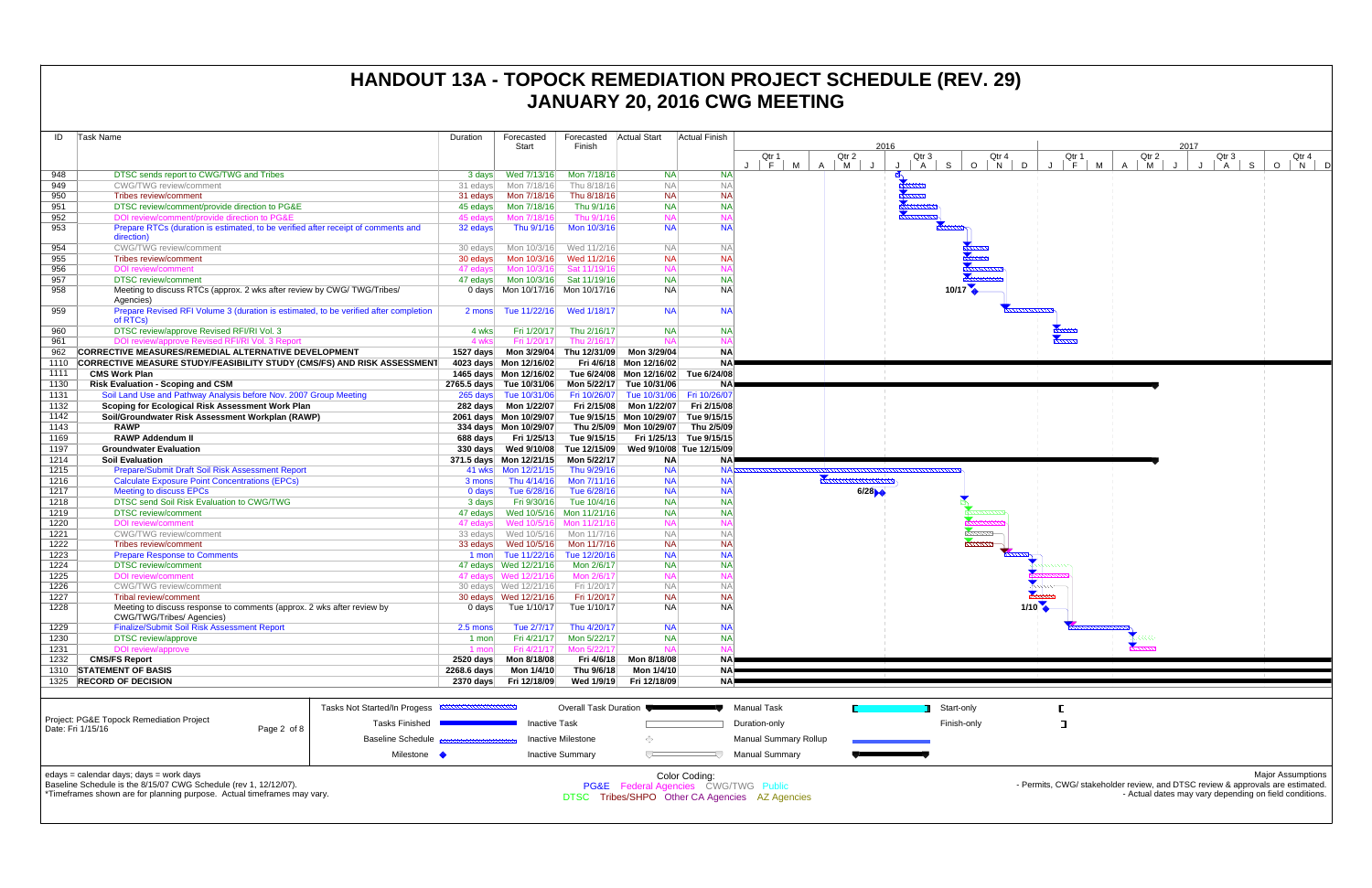| ID           | Task Name                                                                                                                                | Duration         | Forecasted                                                  | Forecasted                 | <b>Actual Start</b>                    | Actual Finish            |                                                |            |      |                              |             |           |                                                                                |                                                        |         |                          |
|--------------|------------------------------------------------------------------------------------------------------------------------------------------|------------------|-------------------------------------------------------------|----------------------------|----------------------------------------|--------------------------|------------------------------------------------|------------|------|------------------------------|-------------|-----------|--------------------------------------------------------------------------------|--------------------------------------------------------|---------|--------------------------|
|              |                                                                                                                                          |                  | Start                                                       | Finish                     |                                        |                          |                                                |            | 2016 |                              |             |           |                                                                                | 2017                                                   |         |                          |
|              |                                                                                                                                          |                  |                                                             |                            |                                        |                          | Qtr 1<br>$F \mid M$                            | Qtr 2      |      | Qtr 3                        | Qtr 4       | Qtr 1     | Qtr 2                                                                          | Qtr 3                                                  |         | Qtr 4                    |
|              | 1348 Section 106 Programmatic Agreement (PA)                                                                                             | 1858 days        |                                                             | Fri 10/10/08 Wed 11/18/15  | Fri 10/10/08                           | <b>NA</b>                |                                                | $A \mid M$ | J    | $J \mid A \mid S$            | $O$   N   D | J   F   M | M<br>A $\vert$<br>J                                                            | $A \mid S$                                             | $\circ$ | $N$ D                    |
|              | 1381 <b>EIR DOCUMENTATION</b>                                                                                                            | 1449 days        | Thu 9/1/05                                                  | Wed 3/2/11                 | Thu 9/1/05                             | Wed 3/2/11               |                                                |            |      |                              |             |           |                                                                                |                                                        |         |                          |
| 1454         | <b>DESIGN, PERMITTING, AND CONSTRUCTION OF GROUNDWATER REMEDY</b>                                                                        |                  | 1621 days    Mon 1/31/11                                    | Thu 4/13/17                | Mon 1/31/11                            | <b>NA</b>                |                                                |            |      |                              |             |           |                                                                                |                                                        |         |                          |
| 1455         | Corrective Measure Implementation/Remedial Design (CMI/RD) Workplan                                                                      |                  | 199 days    Mon 1/31/11                                     | Thu 11/3/11                | Mon 1/31/11                            | <b>NA</b>                |                                                |            |      |                              |             |           |                                                                                |                                                        |         |                          |
| 1469         | Remedial Design (Preliminary, Intermediate, and Pre-Final/Final)                                                                         | 1427 days        | Tue 9/20/11                                                 | Mon 3/6/17                 | Tue 9/20/11                            | <b>NA</b>                |                                                |            |      |                              |             |           |                                                                                |                                                        |         |                          |
| 1470         | <b>Preliminary Design</b>                                                                                                                | 174 days         | Tue 9/20/11                                                 | Thu 5/17/12                | Tue 9/20/11                            | Thu 5/17/12              |                                                |            |      |                              |             |           |                                                                                |                                                        |         |                          |
| 1482         | <b>Intermediate Design</b>                                                                                                               | $501$ days       | Fri 5/18/12                                                 | Fri 4/18/14                |                                        | Fri 5/18/12 Fri 4/18/14  |                                                |            |      |                              |             |           |                                                                                |                                                        |         |                          |
| 1511         | Implementation Plan for Evaluation of Alternative Freshwater Sources                                                                     | 422 days         | Fri 11/16/12                                                | Mon 6/30/14                |                                        | Fri 11/16/12 Mon 6/30/14 |                                                |            |      |                              |             |           |                                                                                |                                                        |         |                          |
| 1550         | Field Verification of Archaeological/Historical Sites in Groundwater Remedy Footprint                                                    | 4 days           | Tue 9/9/14                                                  | Fri 9/12/14                | Tue 9/9/14                             | Fri 9/12/14              |                                                |            |      |                              |             |           |                                                                                |                                                        |         |                          |
| 1551         | <b>Prepare/submit Field Verification Report</b>                                                                                          | 28 days          | Mon 9/15/14                                                 | Wed 10/22/14               |                                        | Mon 9/15/14 Wed 10/22/14 |                                                |            |      |                              |             |           |                                                                                |                                                        |         |                          |
| 1552<br>1553 | Survey of Archaelogical/Historical Sites in Expanded Area at Park Moabi<br>Survey of Biological Resources in Expanded Area at Park Moabi | 1 day            | Tue 12/2/14<br>3 days Wed 11/19/14                          | Tue 12/2/14                | Fri 11/21/14 Wed 11/19/14 Fri 11/21/14 | Tue 12/2/14 Tue 12/2/14  |                                                |            |      |                              |             |           |                                                                                |                                                        |         |                          |
| 1554         | Annual archeological monitoring and site condition assessments                                                                           |                  | 7 days Thu 12/11/14                                         |                            | Fri 12/19/14 Thu 12/11/14 Fri 12/19/14 |                          |                                                |            |      |                              |             |           |                                                                                |                                                        |         |                          |
| 1555         | Pre-Final/Final Design (include plan for decommissioning, removal, and                                                                   | 423 days         |                                                             | Mon 4/7/14 Wed 11/18/15    |                                        | Mon 4/7/14 Wed 11/18/15  |                                                |            |      |                              |             |           |                                                                                |                                                        |         |                          |
|              | restoration of IM3 facility)                                                                                                             |                  |                                                             |                            |                                        |                          |                                                |            |      |                              |             |           |                                                                                |                                                        |         |                          |
| 1604         | <b>Construction/Remedial Action Work Plan</b>                                                                                            | 423 days         |                                                             | Mon 4/7/14 Wed 11/18/15    |                                        | Mon 4/7/14 Wed 11/18/15  |                                                |            |      |                              |             |           |                                                                                |                                                        |         |                          |
| 1614         | <b>State CEQA Evaluation</b>                                                                                                             | 497 days         | Mon 4/13/15                                                 | <b>Mon 3/6/17</b>          | Mon 4/13/15                            |                          |                                                |            |      |                              |             |           |                                                                                |                                                        |         |                          |
| 1615         | Notice of Preparation                                                                                                                    | 39 days          | Mon 4/13/15                                                 | Thu 6/4/15                 | Mon 4/13/15                            | Thu 6/4/15               |                                                |            |      |                              |             |           |                                                                                |                                                        |         |                          |
| 1616         | <b>Scoping Meetings</b>                                                                                                                  | 21 days          | Tue 5/12/15                                                 | Tue 6/9/15                 | Tue 5/12/15                            | Tue 6/9/15               |                                                |            |      |                              |             |           |                                                                                |                                                        |         |                          |
| 1617         | <b>Preparation of Draft Subsequent EIR (SEIR)</b>                                                                                        | 306 days         | <b>Mon 9/7/15</b>                                           | Sat 11/5/16                | <b>Mon 9/7/15</b>                      |                          |                                                |            |      |                              |             |           |                                                                                |                                                        |         |                          |
| 1618         | <b>Preparation of Project Description</b>                                                                                                | 126 days         | <b>Mon 9/7/15</b>                                           | Fri 2/26/16                | <b>Mon 9/7/15</b>                      | NA≣                      |                                                |            |      |                              |             |           |                                                                                |                                                        |         |                          |
| 1619<br>1620 | <b>ESA Prepare Preliminary Project Description</b><br><b>PG&amp;E Submit Final Design Package</b>                                        | 8 wks            | Mon 9/7/15<br>0 days Wed 11/18/15                           | Fri 10/30/15               | Wed 11/18/15 Wed 11/18/15 Wed 11/18/15 | Mon 9/7/15 Fri 10/30/15  |                                                |            |      |                              |             |           |                                                                                |                                                        |         |                          |
| 1621         | <b>ESA Finalize Project Description</b>                                                                                                  | $5.9$ wks        | Mon 12/7/15                                                 | Fri 1/15/16                | Mon 12/7/15                            | Fri $1/15/16$            |                                                |            |      |                              |             |           |                                                                                |                                                        |         |                          |
| 1622         | <b>DTSC Review Project Description</b>                                                                                                   | 3 wks            | Mon 1/18/16                                                 | Fri 2/5/16                 | Mon 1/18/16                            | <b>NA</b>                | $\overline{m}$                                 |            |      |                              |             |           |                                                                                |                                                        |         |                          |
| 1623         | <b>ESA Revise Project Description</b>                                                                                                    | 3 wks            | Mon 2/8/16                                                  | Fri 2/26/16                | <b>NA</b>                              | <b>NA</b>                | $\frac{1}{2}$                                  |            |      |                              |             |           |                                                                                |                                                        |         |                          |
| 1624         | <b>Prepare Admin Draft SEIR</b>                                                                                                          | 86 days          | Mon 1/18/16                                                 | Fri 5/13/16                | <b>NA</b>                              | <b>NA</b>                |                                                |            |      |                              |             |           |                                                                                |                                                        |         |                          |
| 1625         | <b>Aesthetic Site Visit and Analysis</b>                                                                                                 | 8 wks            | Mon 2/1/16                                                  | Fri 3/25/16                | <b>NA</b>                              | <b>NA</b>                | <b>MWWWWW</b>                                  |            |      |                              |             |           |                                                                                |                                                        |         |                          |
| 1626         | <b>Cultural Resources Evaluation</b>                                                                                                     | 10 wks           | Mon 2/1/16                                                  | Fri 4/8/16                 | <b>NA</b>                              | <b>NA</b>                | <b>MANACE</b>                                  |            |      |                              |             |           |                                                                                |                                                        |         |                          |
| 1627         | Noise Site Visit and Technical Evaluation                                                                                                | 8 wks            | Mon 2/1/16                                                  | Fri 3/25/16                | <b>NA</b>                              | <b>NA</b>                | <b>MANAHAMA</b>                                |            |      |                              |             |           |                                                                                |                                                        |         |                          |
| 1628         | <b>Traffic Site Visit and Technical Evaluation</b>                                                                                       | 6 wks            | Mon 2/1/16                                                  | Fri 3/11/16                | <b>NA</b>                              | <b>NA</b>                |                                                |            |      |                              |             |           |                                                                                |                                                        |         |                          |
| 1629         | <b>ESA Prepare Admin Draft SEIR</b>                                                                                                      | 17.2 wks         | Mon 1/18/16                                                 | Fri 5/13/16                | <b>NA</b>                              | <b>NA</b>                |                                                |            |      |                              |             |           |                                                                                |                                                        |         |                          |
| 1630<br>1631 | <b>DTSC Review Admin Draft SEIR</b><br><b>ESA Prepare 2nd Admin Draft SEIR</b>                                                           | 4 wks<br>4.2 wks | Mon 5/16/16<br>Mon 6/13/16                                  | Fri 6/10/16<br>Mon 7/11/16 | <b>NA</b><br><b>NA</b>                 | <b>NA</b><br><b>NA</b>   |                                                |            |      |                              |             |           |                                                                                |                                                        |         |                          |
| 1632         | Tribal Meeting - Review Mitigation Concepts (date approximate)                                                                           | 0 days           | Mon 7/11/16                                                 | Mon 7/11/16                | <b>NA</b>                              | <b>NA</b>                |                                                |            |      | <b>CONTROLLER DISTRICTED</b> |             |           |                                                                                |                                                        |         |                          |
| 1633         | <b>DTSC Review 2nd Admin Draft SEIR</b>                                                                                                  | 2 wks            | Tue 7/12/16                                                 | Mon 7/25/16                | <b>NA</b>                              | <b>NA</b>                |                                                |            |      |                              |             |           |                                                                                |                                                        |         |                          |
| 1634         | <b>ESA Prepare Screencheck SEIR</b>                                                                                                      | 2 wks            | Tue 7/26/16                                                 | Mon 8/8/16                 | <b>NA</b>                              | <b>NA</b>                |                                                |            |      |                              |             |           |                                                                                |                                                        |         |                          |
| 1635         | <b>DTSC Review Screencheck SEIR</b>                                                                                                      | 2 wks            | Tue 8/9/16                                                  | Mon 8/22/16                | <b>NA</b>                              | <b>NA</b>                |                                                |            |      |                              |             |           |                                                                                |                                                        |         |                          |
| 1636         | <b>ESA Address DTSC Comments on Screencheck SEIR</b>                                                                                     | 2 wks            | Tue 8/23/16                                                 | Mon 9/5/16                 | <b>NA</b>                              | <b>NA</b>                |                                                |            |      |                              |             |           |                                                                                |                                                        |         |                          |
| 1637         | <b>ESA Finalize/Print/Distribute Draft SEIR</b>                                                                                          | 2 wks            | Tue 9/6/16                                                  | Mon 9/19/16                | <b>NA</b>                              | <b>NA</b>                |                                                |            |      |                              |             |           |                                                                                |                                                        |         |                          |
| 1638         | <b>ESA Finalize Draft SEIR</b>                                                                                                           | 34 days          | Mon 9/19/16                                                 | Sat 11/5/16                | <b>NA</b>                              | <b>NA</b>                |                                                |            |      |                              |             |           |                                                                                |                                                        |         |                          |
| 1639<br>1640 | <b>Draft SEIR Public Review</b>                                                                                                          |                  |                                                             | Sat 11/5/16                | <b>NA</b><br><b>NA</b>                 | <b>NA</b>                |                                                |            |      |                              |             |           |                                                                                |                                                        |         |                          |
| 1641         | 45-day Public Review<br><b>Public Meetings</b>                                                                                           |                  | 47 edays    Mon 9/19/16<br>5 days Tue 10/11/16 Mon 10/17/16 | Sat 11/5/16                | <b>NA</b>                              | <b>NA</b><br><b>NA</b>   |                                                |            |      | $\mathbf{N}$                 |             |           |                                                                                |                                                        |         |                          |
| 1642         | Final EIR, Response to Comments (RTCs), Findings, MMRP                                                                                   |                  |                                                             | Mon 3/6/17                 | <b>NA</b>                              | <b>NA</b>                |                                                |            |      |                              |             |           |                                                                                |                                                        |         |                          |
| 1643         | <b>Draft SEIR Comment Review</b>                                                                                                         | 1 wk             | Mon 11/7/16                                                 | Fri 11/11/16               | <b>NA</b>                              | <b>NA</b>                |                                                |            |      |                              |             |           |                                                                                |                                                        |         |                          |
| 1644         | ESA Compile/Prepare Admin Draft RTC/FEIR (duration will be verified after                                                                |                  | 5.3 wks   Mon 11/14/16   Tue 12/20/16                       |                            | <b>NA</b>                              | <b>NA</b>                |                                                |            |      |                              |             |           |                                                                                |                                                        |         |                          |
|              | receipt of comments)                                                                                                                     |                  |                                                             |                            |                                        |                          |                                                |            |      |                              |             |           |                                                                                |                                                        |         |                          |
|              |                                                                                                                                          |                  |                                                             |                            |                                        |                          |                                                |            |      |                              |             |           |                                                                                |                                                        |         |                          |
|              |                                                                                                                                          |                  |                                                             |                            |                                        |                          |                                                |            |      |                              |             |           |                                                                                |                                                        |         |                          |
|              | Tasks Not Started/In Progess <b>CONSTRUCTION</b>                                                                                         |                  |                                                             | Overall Task Duration      |                                        |                          | <b>Manual Task</b>                             |            |      | Start-only                   |             |           |                                                                                |                                                        |         |                          |
|              | Project: PG&E Topock Remediation Project<br>Tasks Finished<br>Date: Fri 1/15/16<br>Page 3 of 8                                           |                  | <b>Inactive Task</b>                                        |                            |                                        |                          | Duration-only                                  |            |      | Finish-only                  |             | ा         |                                                                                |                                                        |         |                          |
|              | <b>Baseline Schedule</b>                                                                                                                 |                  |                                                             | Inactive Milestone         | ◇                                      |                          | <b>Manual Summary Rollup</b>                   |            |      |                              |             |           |                                                                                |                                                        |         |                          |
|              |                                                                                                                                          |                  |                                                             |                            |                                        |                          |                                                |            |      |                              |             |           |                                                                                |                                                        |         |                          |
|              | Milestone •                                                                                                                              |                  |                                                             | <b>Inactive Summary</b>    | $\sqrt{}$                              | 47.                      | <b>Manual Summary</b>                          |            |      |                              |             |           |                                                                                |                                                        |         |                          |
|              | edays = calendar days; days = work days                                                                                                  |                  |                                                             |                            |                                        | Color Coding:            |                                                |            |      |                              |             |           |                                                                                |                                                        |         | <b>Major Assumptions</b> |
|              | Baseline Schedule is the 8/15/07 CWG Schedule (rev 1, 12/12/07).                                                                         |                  |                                                             |                            | PG&E Federal Agencies CWG/TWG Public   |                          |                                                |            |      |                              |             |           | - Permits, CWG/ stakeholder review, and DTSC review & approvals are estimated. |                                                        |         |                          |
|              | *Timeframes shown are for planning purpose. Actual timeframes may vary.                                                                  |                  |                                                             |                            |                                        |                          | DTSC Tribes/SHPO Other CA Agencies AZ Agencies |            |      |                              |             |           |                                                                                | - Actual dates may vary depending on field conditions. |         |                          |
|              |                                                                                                                                          |                  |                                                             |                            |                                        |                          |                                                |            |      |                              |             |           |                                                                                |                                                        |         |                          |
|              |                                                                                                                                          |                  |                                                             |                            |                                        |                          |                                                |            |      |                              |             |           |                                                                                |                                                        |         |                          |